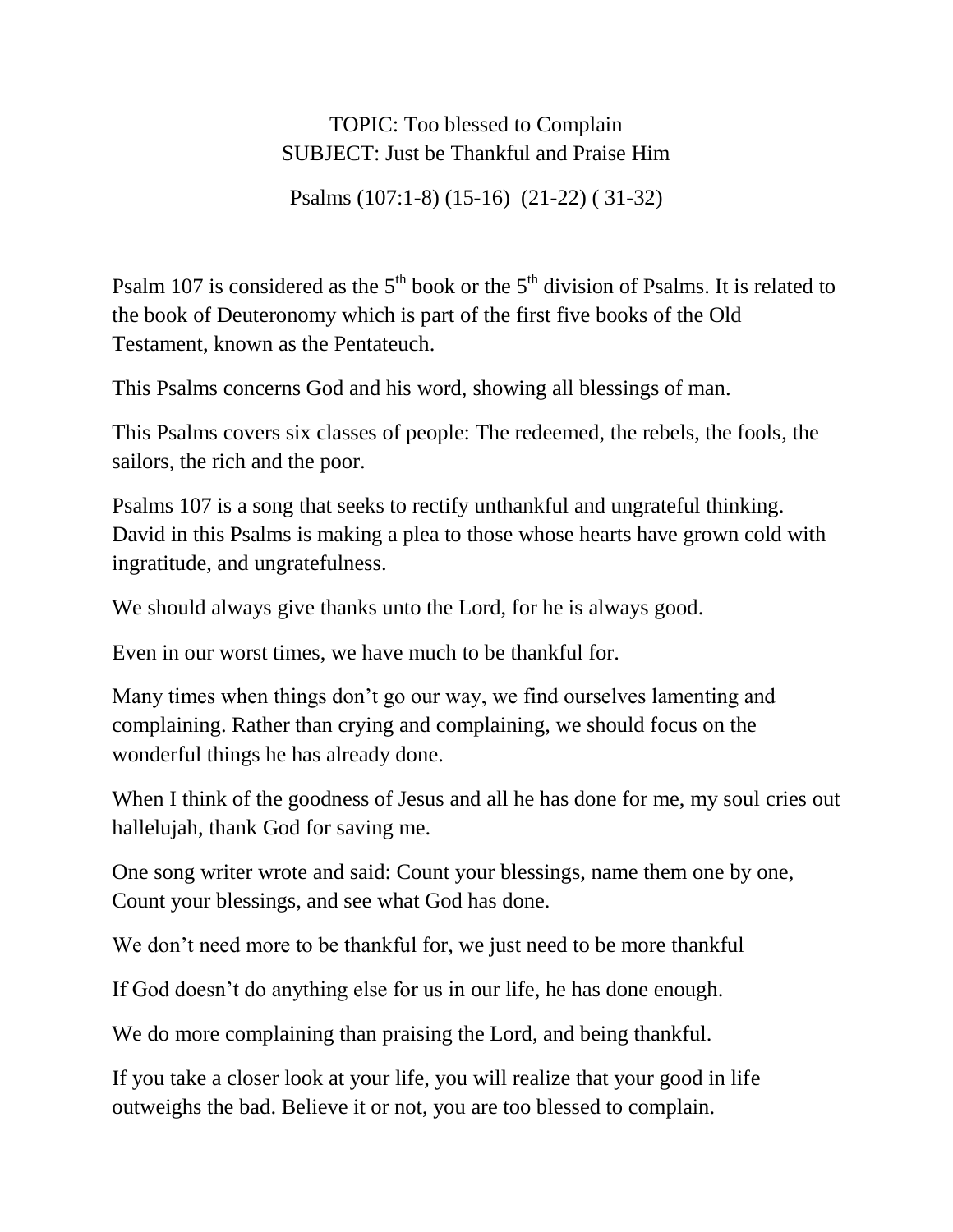Psalms (34: 1-3) David wrote: I will bless the Lord at all times; his praise shall continually be in my mouth.

My soul shall make her boast in the Lord, the humble shall hear thereof and be glad.

O Magnify the Lord with me, and let us exalt his name together.

Make up in your mind that you won't complain as much as you use to, but you will be thankful and grateful, and will bless the Lord.

When you complain all the time, you are always expressing displeasure.

You will always find fault, even if it's not there.

You will always make accusations.

A complainer is always declaring that something is annoying and labels just about everything and anything a nuisance.

You just need to stop, and take some time out and praise the Lord.

Praise him for the problems he has brought you through, praise him for the blessings he has given unto you.

In Psalms 107, the psalmist cited examples of the Lord's deliverances of his people. In each case the people pleaded for the Lord to help them out of their distresses, and he did.

When Israel crossed the Red Sea, Miriam took a tambourine and began to praise the Lord and bless his name.

When the lame man received his healing after Peter and john released the power of God upon him, he went into the temple with them leaping and praising God.

In Matthew Chapter 9, Jesus healed two blind men. Jesus told them not to tell anyone but they could not hold their peace. They were rejoicing and went about telling everyone in that country.